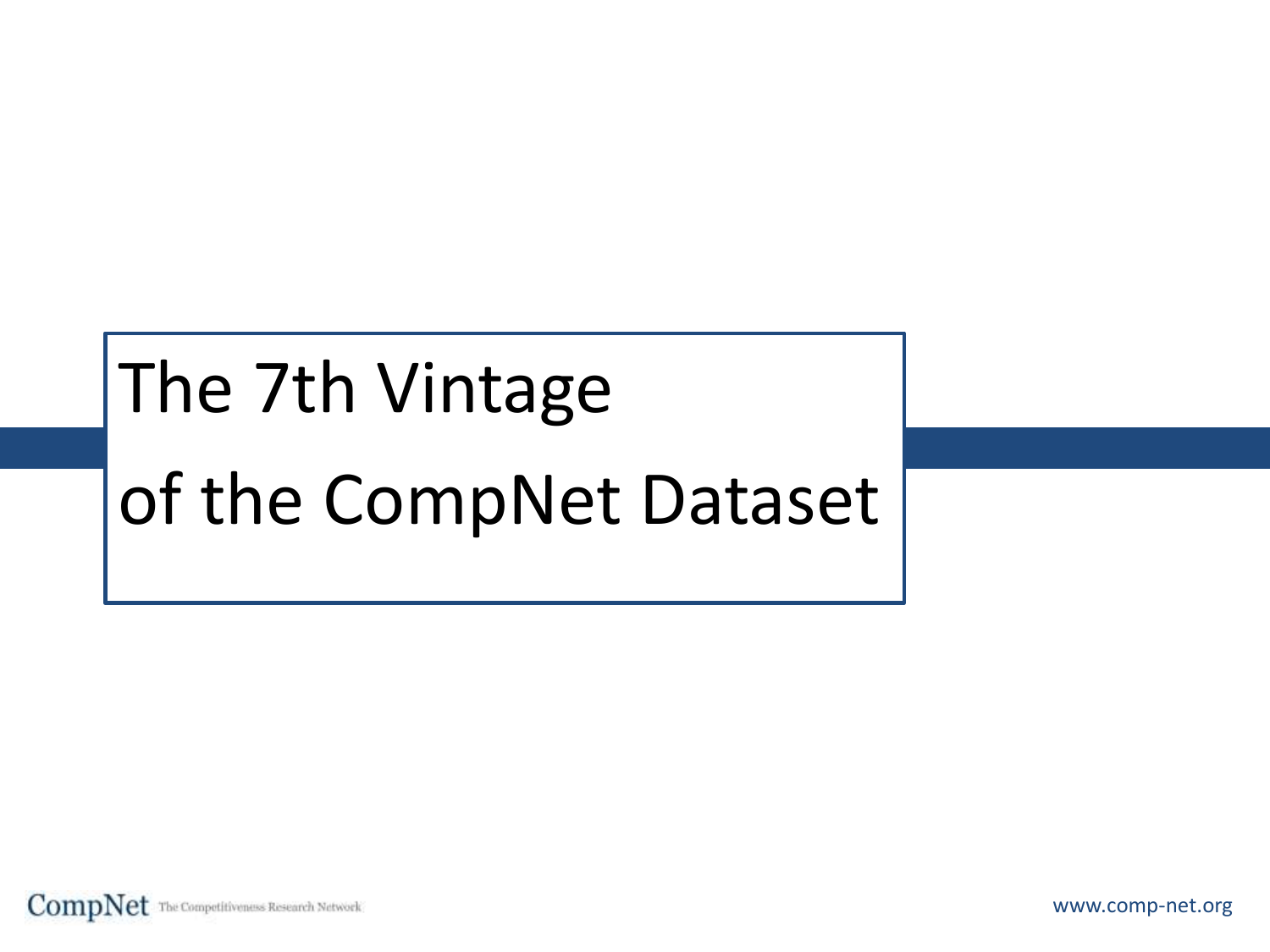# **Coming up soon:**

- **20 Countries** from EU and beyond.
- **Newest additions:** Switzerland and Turkey
- Time span: **1999-2017**
- Utilizing enhanced codes to improve **comparability** and **robustness.**

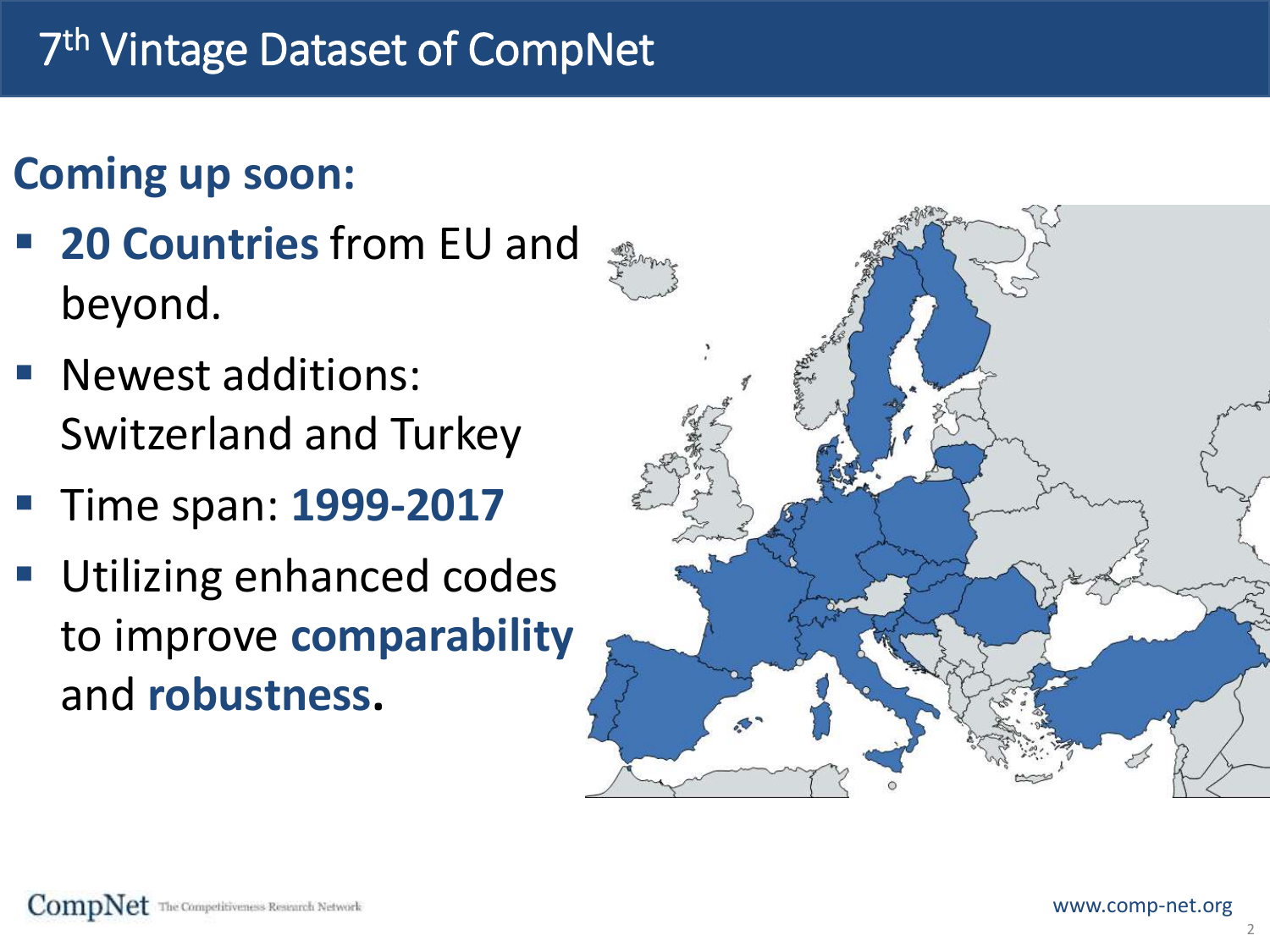## 7<sup>th</sup> Vintage Dataset of CompNet: New Features I

# **More indicators based on new data**



#### **Many new joint distributions in all categories**

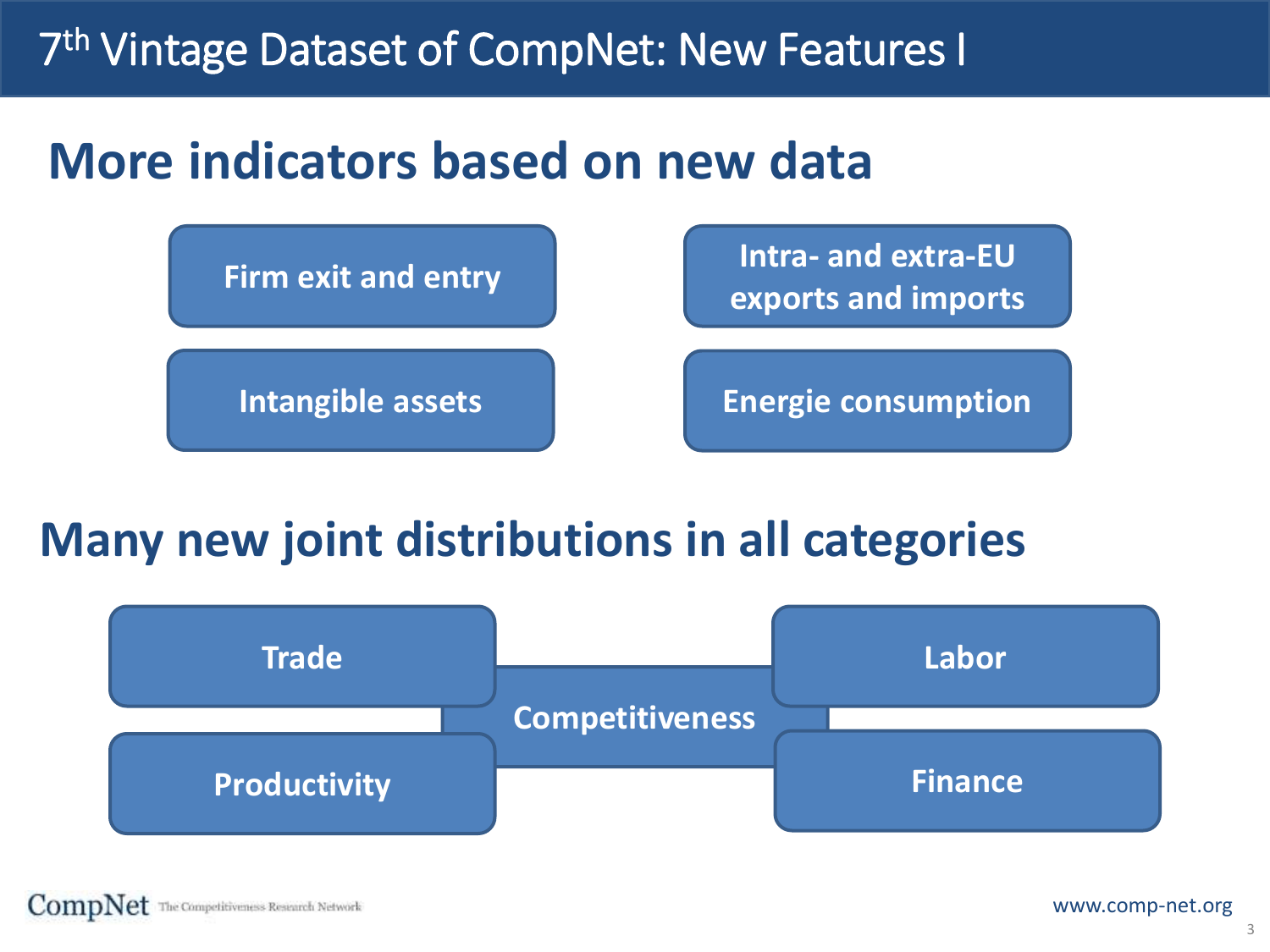# **Further Improvements:**

Refined **weighting routine** and **outlier treatment**

New, **more robust** regression estimation methods

**Improved structure** of the dataset

# → Publicly available in **Spring 2020**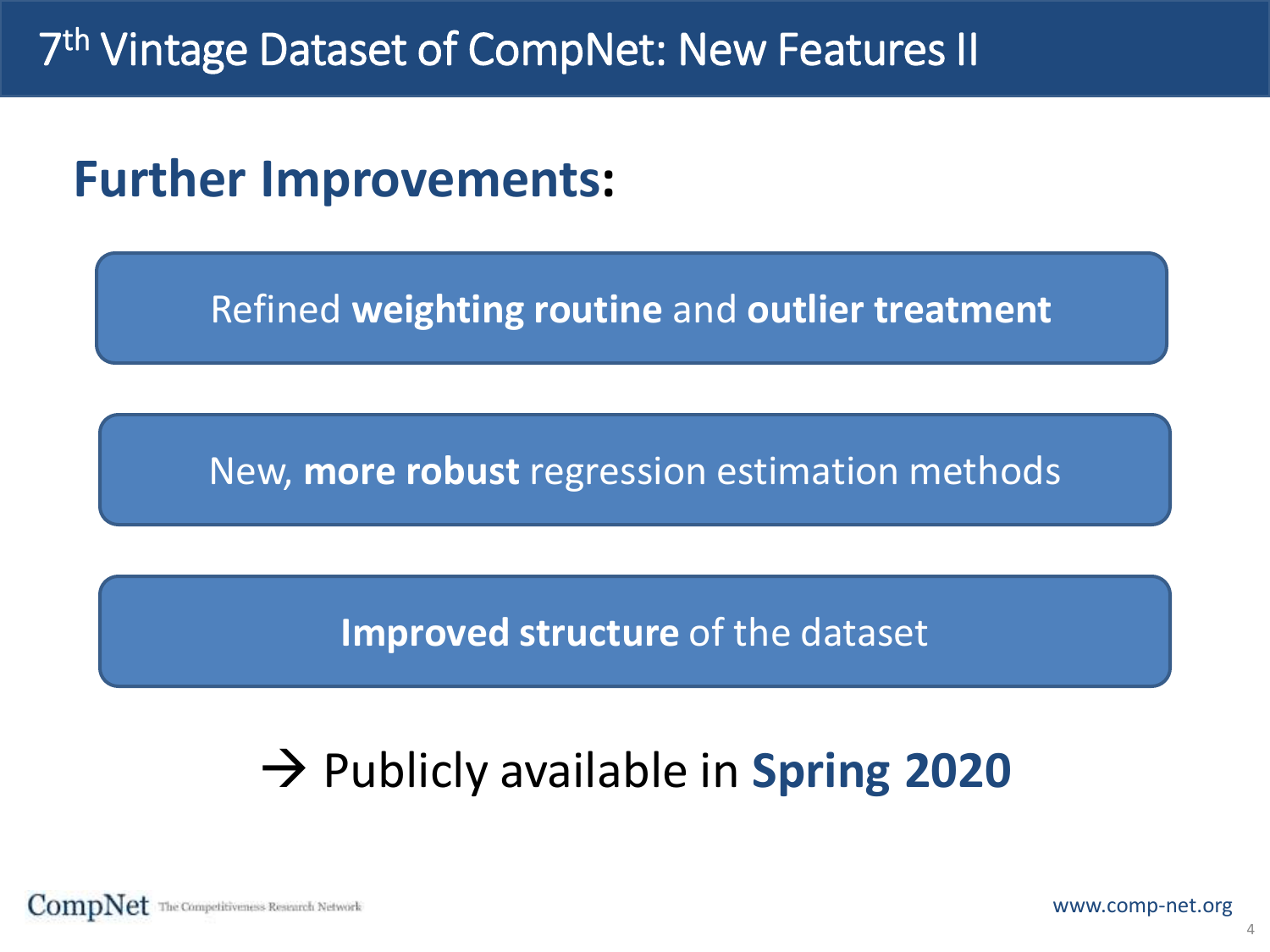# New CompNet Service: Remote E-Learning Course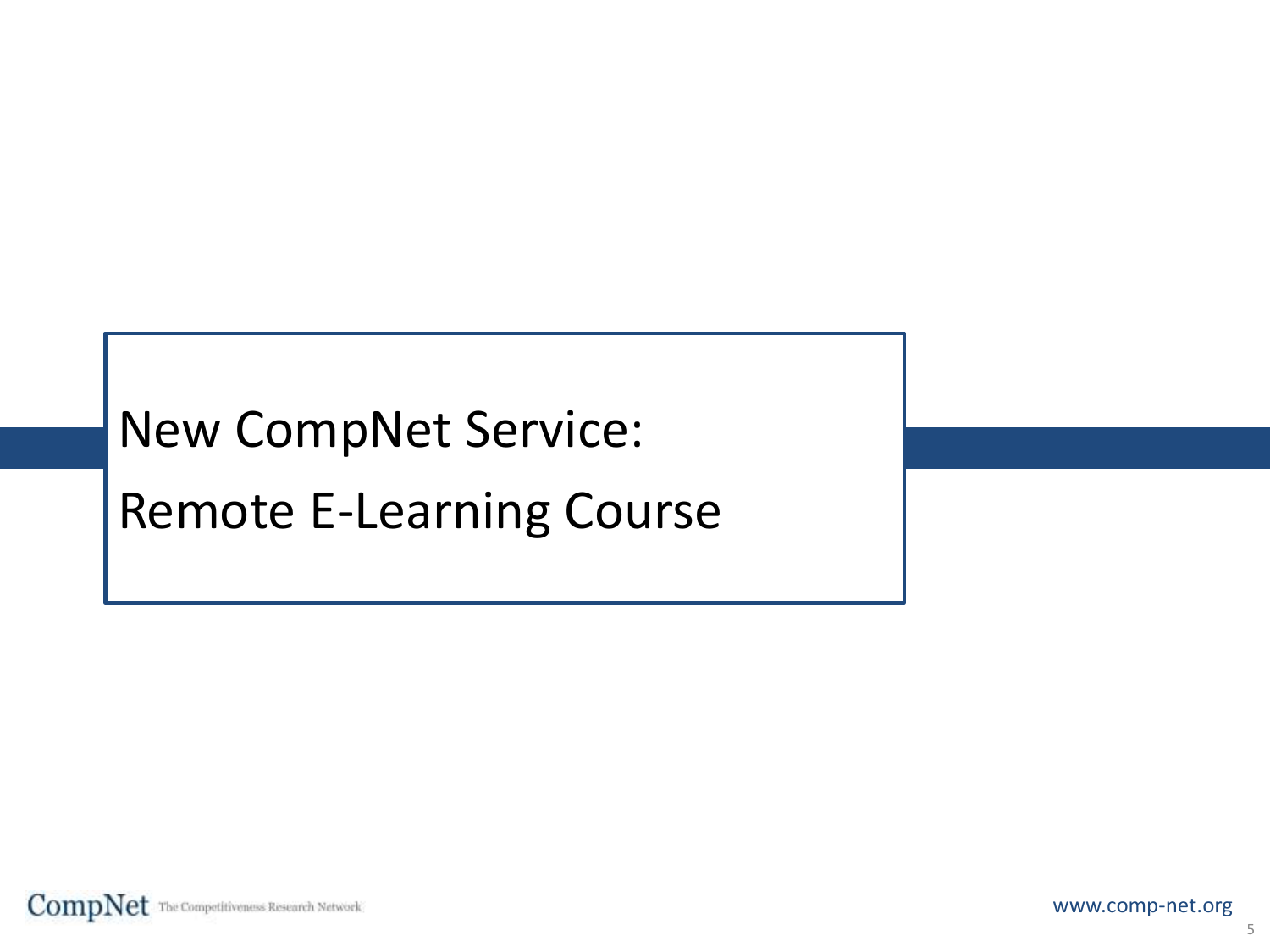# CompNet Training – E-Learning Course : Motivation

By **Paolo Mengano** (University of Zurich) and **Bernardo Mottironi** (London School of Economics)

- Data show a high degree of **firm heterogeneity** at any level of aggregation
- Trends of economic performances differ widely across **firms distributions**
	- Aggregate indicators alone may often be **misleading**
	- **Micro-based** information is crucial to understand the drivers of competitiveness
- For this purpose CompNet provides **percentiles**, **parametric indicators**, **joint distributions**, **production functions** and other nonstandard information
- The **richness** of this database increases together with its **complexity**
	- It might be harder to exploit all the **research opportunities** provided
	- This **e-learning course** gives an overview of some of the most useful research tools offered by the CompNet database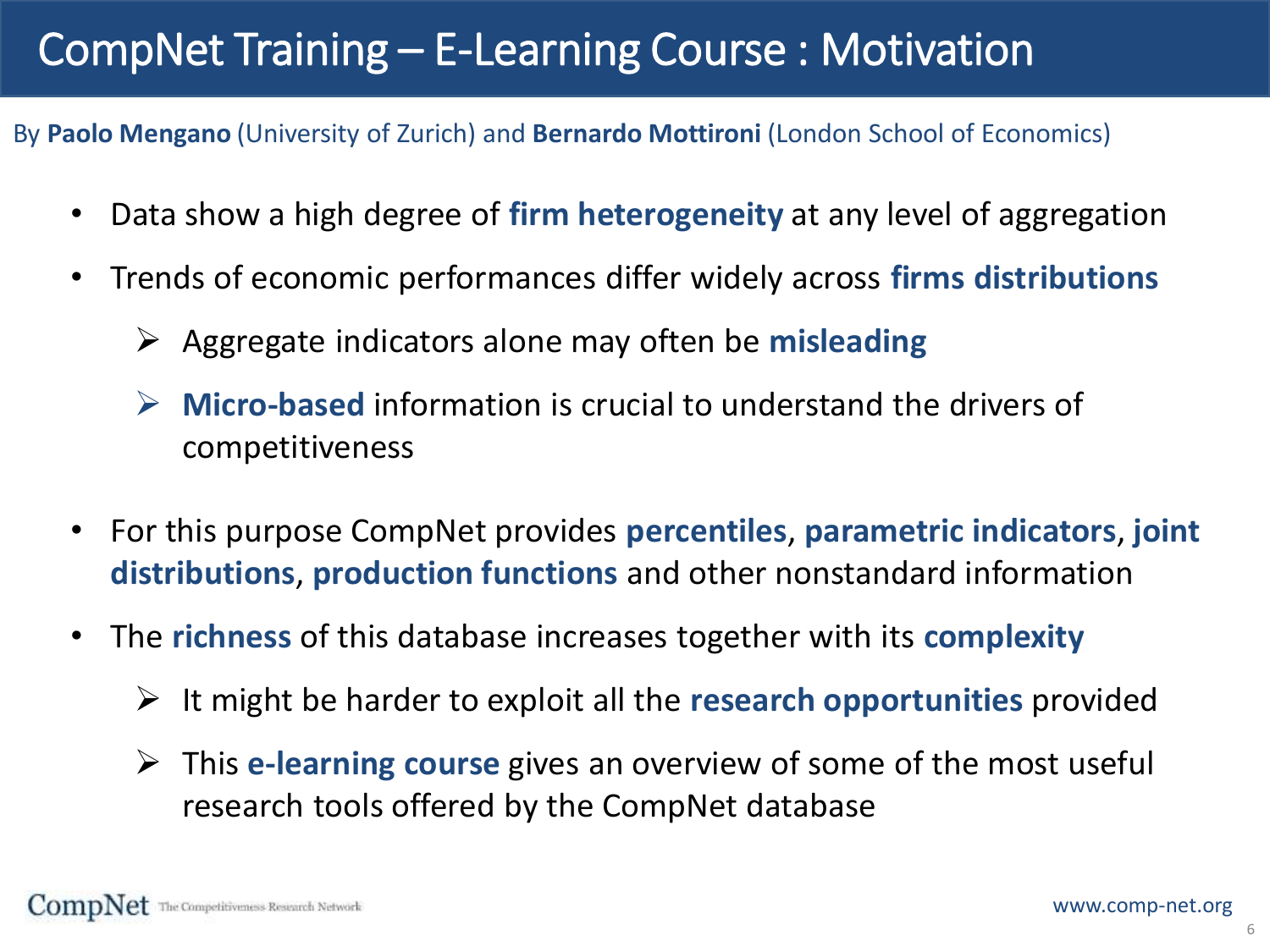## CompNet Training – E-Learning Course: Structure

- This course is made for autonomous **online learning**
- It is structured in three modules:
	- **Beginners**: targeted at CompNet's first users, professionals and students with a limited knowledge of Stata, micro-data and/or economic theory
	- **Intermediate**: targeted at professionals and students who are familiar with the basic structure of CompNet and micro-based analysis
	- **Advanced**: targeted professionals and scholars with a solid knowledge of applied economics
- Participants self-identify in each level of preparation by a simple **survey** on their background knowledge
- The material of each module includes a **syllabus**, a set of **do-files** and a detailed **presentation** explaining all the tasks provided
- CompNet staff will be available **on remote** to assist participants by email